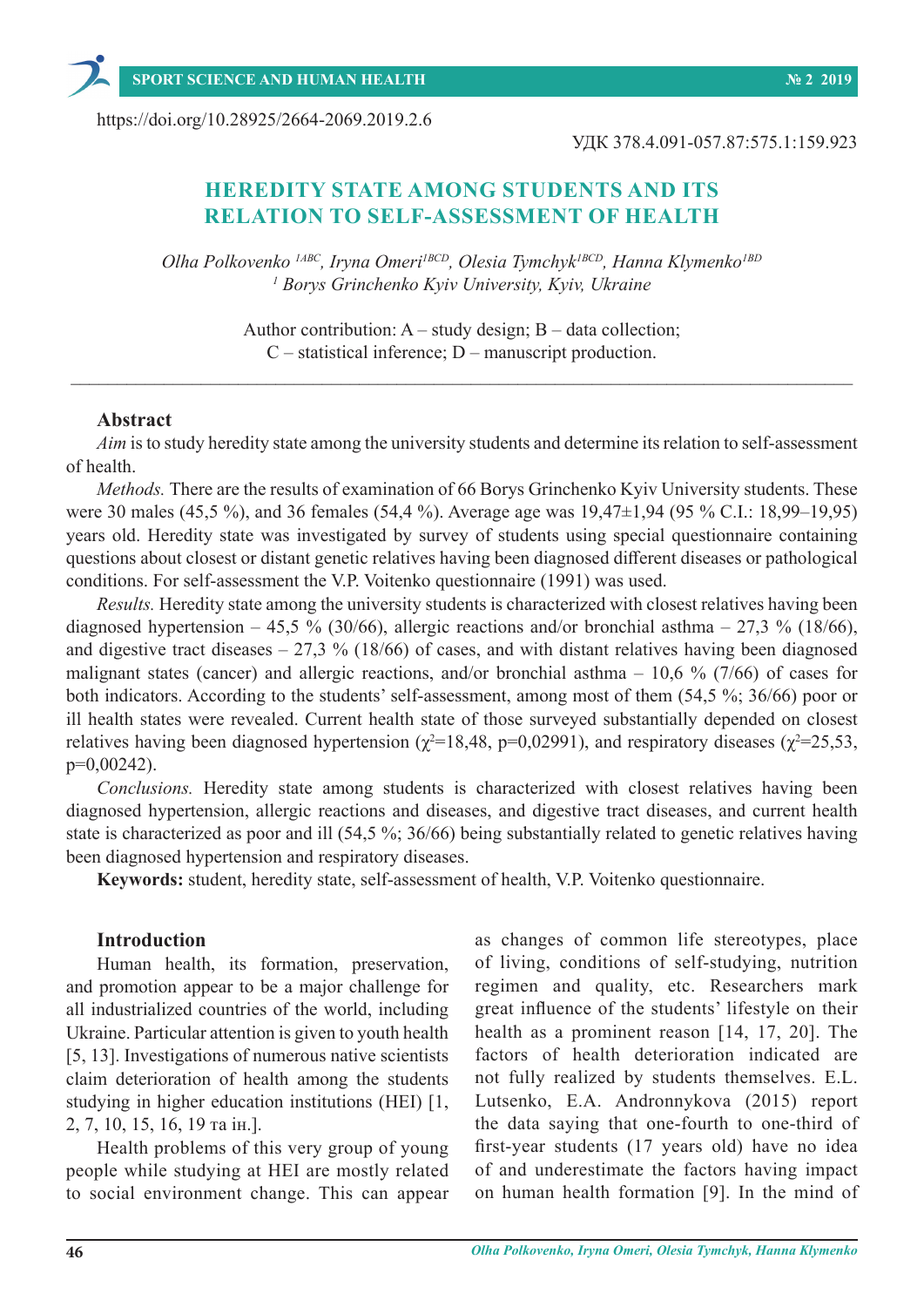### **SPORT SCIENCE AND HUMAN HEALTH № 2 2019**

many students the main factors determining their own health state are external (objective) factors: living conditions, ecology, heredity, and personal factors having impact on health deterioration (smoking, alcohol, drug abuse) are underestimated by them [3]. It is known that maintaining a healthy lifestyle by students, having enough physical activity, and applying health preservation means allows preserving and promotion of health [4, 14, 20, 22].

Heredity has its own role in formation of health among youth. Still few researches have been conducted on this topic. Today it is considered that heredity determines the heath of young people by 18–22 % [12].

Search and analysis of the defined topic in foreign sources showed absence of research with such formulation of scientific issue. Still, abroad attention is paid to health preservation competencies education among university student youth, educational programs in health formation and maintenance both in personal life and professional activity if it concerns medical students, are implemented [6, 8, 18]. So, establishing the role of heredity in formation of health state of youth, particularly students, is poor and needs further investigations.

*Research objective is* to study heredity state among the university students and determine its relation to self-assessment of health.

#### **Methods**

66 students of Borys Grinchenko Kyiv University have been examined. There were 30 males (45,5 %), and 36 females (54,4 %). Average age was (М±σ) 19,47±1,94 (95 % confidence interval: 18,99–19,95) years old.

Heredity state was examined by the survey of students using special questionnaire containing questions about genetic relatives having been diagnosed the following diseases or pathological conditions:

- hypertension;
- myocardial infarction;
- cerebral stroke;
- rheumatism;
- malignant states (cancer);
- allergic reactions and/or bronchial asthma;
- respiratory diseases;
- peptic ulcer;
- digestive tract diseases;
- kidney and urinary tract diseases;
- diabetes;
- congenital diseases and disorders.

The students completed the survey on their own. To each given question the surveyed gave answers by choosing one of the positions:

- not known;
- are no / were no:
- yes, distant relatives (uncles, aunts);

• yes, closest relatives (parents, brothers / sisters, grandparents).

For self-assessment of health the V.P. Voitenko questionnaire (1991) was used [21], including answering 28 questions. Then the sum of points was calculated (the higher the sum is, the worse the state of health is) and the conclusion on health state of the surveyed was given:

- 0 points good health state;
- 1–5 points satisfactory health state;
- 6–10 unsatisfactory health state;
- $\cdot$  11–20 bad health state;
- more than 20 points very bad health state.

Statistical description of the sample was implemented using the method of order statistics assessment. There were measured: average mean value (M), mean square deviation value (σ) and 95 % confidence interval (95 % CI). Relation between indicators of heredity and health selfassessment was accomplished by calculation of  $\chi^2$  criterion. Data processing was completed using STATISTICA 6.0 software product (StatSoft Company, USA).

#### **Results and discussion**

The results of the analysis of heredity state of the university students surveyed are given in the table 1. Mostly among the students' closest relatives occurred hypertension – 45,5 % (30/66), allergic reactions and/or bronchial asthma  $-27.3$  % (18/66), and digestive tract diseases  $-27.3 \%$  (18/66) of cases. Among distant relatives mostly occurred malignant states (cancer) and allergic reactions and/ or bronchial asthma – both indicators were 10,6 % (7/66) of cases.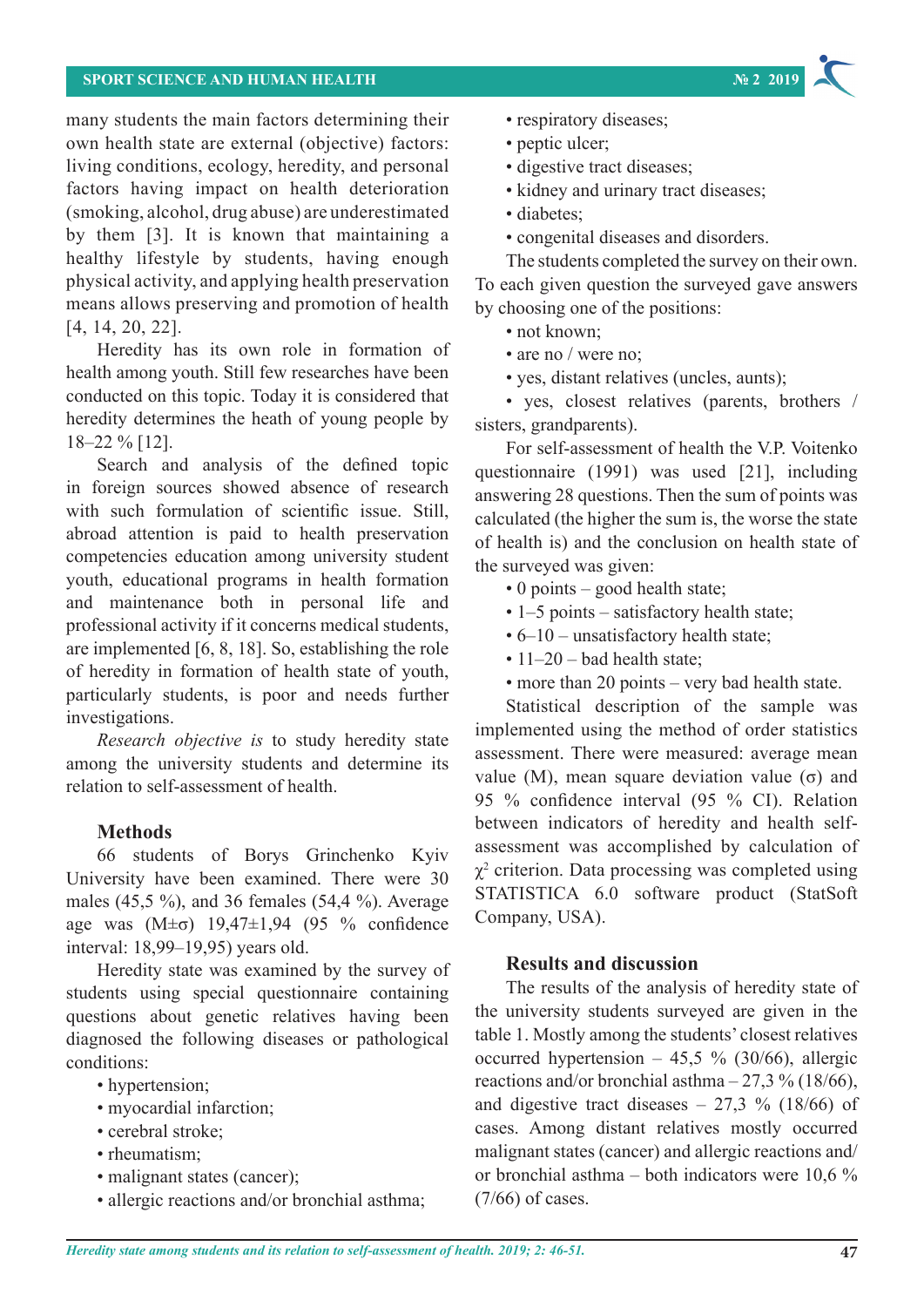*Table 1* **Distribution of the answers given to the university state of the university students university students university students** 

| The question about genetic relatives       | Not known |               | Are no / |               | Yes, distant   |               | Yes, closest |               |
|--------------------------------------------|-----------|---------------|----------|---------------|----------------|---------------|--------------|---------------|
| having been diagnosed                      |           |               | were no  |               | relatives      |               | relatives    |               |
|                                            | Abs.      | $\frac{0}{0}$ | Abs.     | $\frac{6}{9}$ | Abs.           | $\frac{6}{6}$ | Abs.         | $\frac{0}{0}$ |
| Hypertension                               | 15        | 22,7          | 20       | 30,3          |                | 1,5           | 30           | 45,5          |
| Myocardial infarction                      | 10        | 15,2          | 44       | 66,7          | $\overline{3}$ | 4,5           | 9            | 13,6          |
| Cerebral stroke                            | 10        | 15,2          | 42       | 63,6          | 2              | 3,0           | 12           | 18,2          |
| Rheumatism                                 | 17        | 25,8          | 39       | 59,1          | $\overline{4}$ | 6,1           | 6            | 9,1           |
| Malignant states (cancer)                  | 10        | 15,2          | 35       | 53,0          | $\tau$         | 10,6          | 14           | 21,2          |
| Allergic reactions and/or bronchial asthma | 8         | 12,1          | 33       | 50,0          | 7              | 10,6          | 18           | 27,3          |
| Respiratory diseases                       | 15        | 22,7          | 38       | 57,6          | 2              | 3,0           | 11           | 16,7          |
| Peptic ulcer                               | 16        | 24,2          | 31       | 46,9          | 3              | 4,5           | 16           | 24,3          |
| Digestive tract diseases                   | 20        | 30,3          | 25       | 37,9          | $\overline{3}$ | 4,5           | 18           | 27,3          |
| Kidney and urinary tract diseases          | 15        | 22,7          | 35       | 53,0          | $\overline{4}$ | 6,1           | 12           | 18,2          |
| <b>Diabetes</b>                            | 8         | 12,1          | 40       | 60,6          | 2              | 3,0           | 16           | 24,3          |
| Congenital diseases and disorders          | 12        | 18,2          | 46       | 69,7          | 2              | 3,0           | 6            | 9,1           |

**Distribution of the answers given to the questionnaire on heredity state of the university students**

cases. Among distant relatives mostly occurred malignant states (cancer) and allergic reactions and/or

The analysis of the students' health conducted according to their self-assessment among 42,4 % (28/66) of students, satisfactory unsatisfactory and bad health state.

showed occurrence of unsatisfactory health state students (pic. 1). So, most students examined health state among 39,4 %  $(26/66)$  of students, health state. bad health state among 12,1 % (8/66) of students, cted according to their self-assessment and good health state among  $6,1\%$  (4/66) of students (pic. 1). So, most students examined among 42,4 % (28/66) of students, satisfactory  $(54,5 \frac{\%}{36/66})$  have unsatisfactory and bad health state.



Pic. 1. Distribution of findings about the students' health state according to their self-assessment (%) Pic. 1. Distribution of findings about the students' health state according to their self-assessment (%)

After that the relation between heredity indicators and self-assessment of health among the students surveyed was investigated. As the mentioned indicators are qualitative, the correlation of distribution of findings about the students' health state to distribution of the answers given to each question of the questionnaire using  $\chi^2$  Pearson criterion was examined. The results of this work are given in the table 2. From the results we can make a conclusion that in two cases current state of health of the students depended greatly on genetic relatives having been diagnosed hypertension ( $\chi^2$ =18,48, p=0,02991) and respiratory diseases  $(\chi^2=25,53,$ p=0,00242).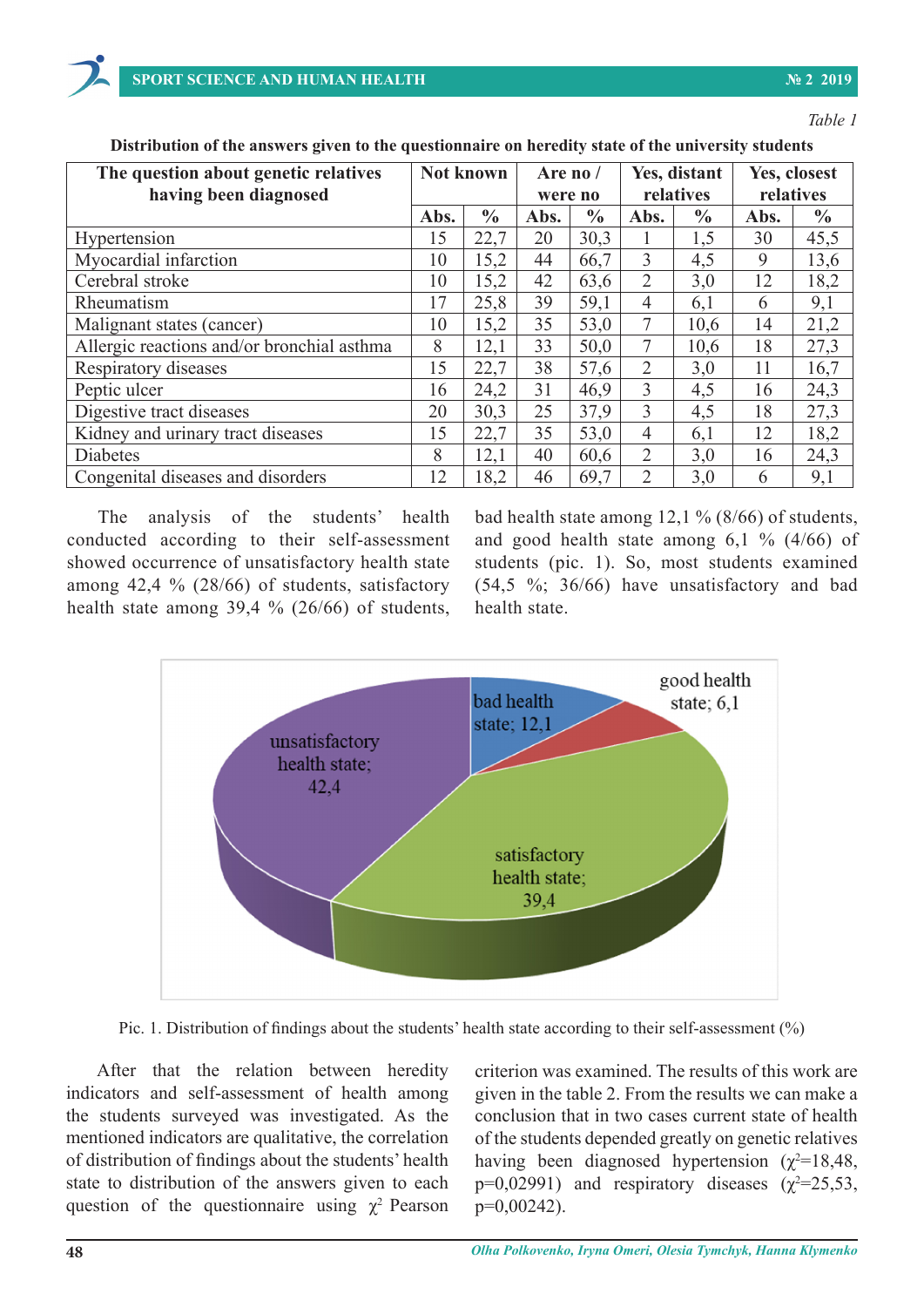

*Table 2*

| The value of $\chi^2$ Pearson criterion when assessing the correlation of distribution of findings   |
|------------------------------------------------------------------------------------------------------|
| about the students' health state to distribution of the answers given to the questions about genetic |
| relatives having been diagnosed diseases or pathological conditions                                  |

| Genetic relatives having been diagnosed    | $\chi^2$ criterion value |  |  |  |
|--------------------------------------------|--------------------------|--|--|--|
| Hypertension                               | 18,48, p=0,02991         |  |  |  |
| Myocardial infarction                      | $10,30, p=0,32651$       |  |  |  |
| Cerebral stroke                            | 4,904, p=0,84259         |  |  |  |
| Rheumatism                                 | 9,33, p=0,40699          |  |  |  |
| Malignant states (cancer)                  | 14,69, p=0,09959         |  |  |  |
| Allergic reactions and/or bronchial asthma | $14,00, p=0,12216$       |  |  |  |
| Respiratory diseases                       | 25,53, p=0,00242         |  |  |  |
| Peptic ulcer                               | 13,31, p=0,14875         |  |  |  |
| Digestive tract diseases                   | 14,27, p=0,11273         |  |  |  |
| Kidney and urinary tract diseases          | 5,549, p=0,78398         |  |  |  |
| <b>Diabetes</b>                            | $11,01$ , $p=0,27459$    |  |  |  |
| Congenital diseases and disorders          | 13,34, p=0,14749         |  |  |  |

The results we have received demonstrate general tendency of health deterioration among youth having been paid attention to at state level in recent years [4, 13, 22]. Our findings correlate with the data demonstrating occurrence of digestive tract problems and respiratory diseases among HEI students [1, 2, 19]. According to other authors' data, among students haematogenetic organ diseases also occur [11], but it has not been recorded in our research. We have been the first to show the correlation of current students' health state to genetic relatives having been diagnosed hypertension and respiratory diseases.

### **Conclusions**

Heredity state among the university students is characterized with closest relatives having been diagnosed hypertension  $-45.5 \%$  (30/66), allergic reactions and/or bronchial asthma  $-27.3\%$  (18/66), and digestive tract diseases – 27,3% (18/66) of cases, and with distant relatives having been diagnosed malignant states (cancer) and allergic reactions, and/or bronchial asthma  $-10,6$  % (7/66) of cases for both indicators. According to the students' self-assessment, among most of them  $(54,5\%;$ 36/66) poor or ill health states were revealed. Current health state of those surveyed substantially depended on closest relatives having been diagnosed hypertension ( $\chi^2$ =18,48, p=0,02991), and respiratory diseases  $(\chi^2=25,53, p=0,00242)$ . The established facts need to be taken into consideration in planning of recreation activities for students during their studying at university.

### **Conflict of interests**

The authors claim no conflict of interests.

### **References**

- 1. Balakirieva OM, Bondar TV, Artiukh OR ta in. Stan ta chynnyky zdorov'ia ukrains'kykh pidlitkiv : monohrafiia. Kyiv: YuNISEF, Ukr. in-t sots. doslidzh. im. O. Yaremenka. Kyiv: "K.I.S.", 2011. (In Ukrainian)
- 2. Bismak OV, Tymchyk OV, Nevedomska YeO, Polkovenko OV, Savchenko VM. Level of physical development of first-year students of higher education institution depending on direction of training. Zdorovia, fizychne

vykhovannia i sport: perspektyvy ta krashchi praktyky : Mater. mizhnarod. nauk.-prakt. konf., m. Kyiv, un-t imeni Borysa Hrinchenka, 15 travnia 2018. Kyiv, 2018. s. 51-55. (In Ukrainian)

- 3. Ciganchuk K. Zdorov'ja rіvnens'kih studentіv. Nova ped. dumka. 2010;3:88-92. (In Ukrainian)
- 4. Fed'ko OA. Tsinnisna pryroda zdorovoho sposobu zhyttia dlia osobystosti, natsii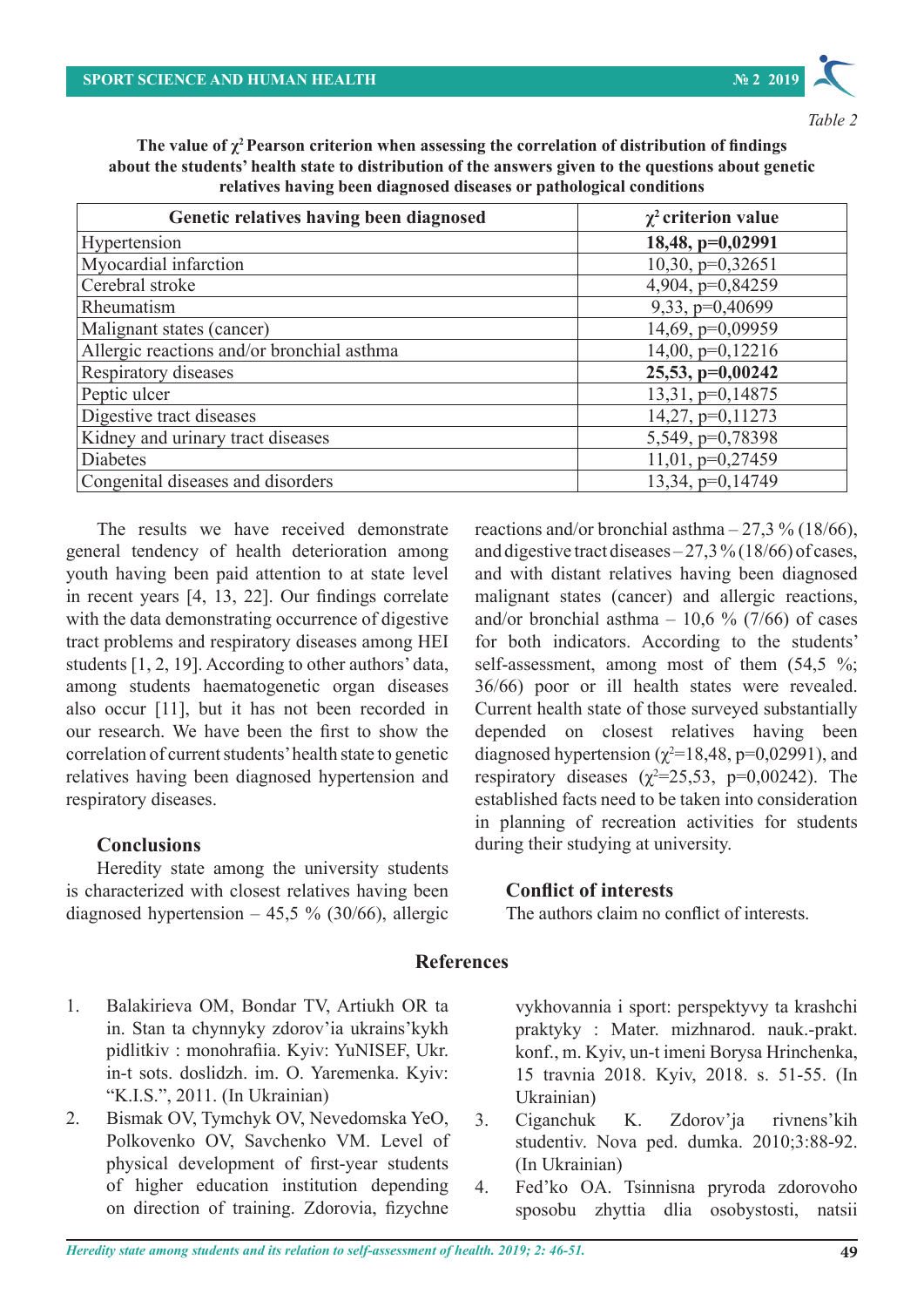## **SPORT SCIENCE AND HUMAN HEALTH № 2 2019**

ta derzhavy. Stratehichni priorytety. 2009;4(13):83–88. (In Ukrainian)

- 5. Hinzburh VH, Polishko TM, Tatarovs'kyy VO, Severynovs'ka OV, Kocherha OIe. Cuchasni problemy formuvannia zdorov'ia students'koi molodi. Zaporizkyi medychnyi zhurnal. 2011;13(14):11-15. (In Ukrainian)
- 6. JuLeigh Petty, Jonathan M. Metzl, Mia R. Keeys. Developing and Evaluating an Innovative Structural Competency Curriculum for Pre-Health Students. J Med Humanit. 2017;38:459-471. DOI 10.1007/s10912-017- 9449-1
- 7. Kоrol SA. Assessment of physical health and physical fitness of students of technical specialties of I course. Pedagogics, psychology, medical-biological problems of physical training and sports. 2014;11:23- 29. doi:10.15561/18189172.2014.1105 (In Ukrainian)
- 8. Lana V. Ivanitskaya, Kaitlyn A. Hanisko, Julie A. Garrison, Samantha J. Janson, Danielle Vibber. Developing health information literacy: a needs analysis from the perspective of preprofessional health students. J Med Lib Assoc. 2012;100(4):277-283. DOI: http:// dx.doi.org/10.3163/1536-5050.100.4.009
- 9. Lutsenko OL, Andronnikova KA. Students perception of their health in the context of its strengths/weaknesses and improvement opportunities. Vestnik psihofiziologii. 2016;2:52-56. (In Russian)
- 10. Matveev SS. Аssessment of the level of health and physical development of students in the dynamics of the four years of study at the university. The Journal of scientific articles "Health and Education Millennium". 2017;19(10):226-228. (In Russian)
- 11. Mel'nychuk IM, Sapizhak M. Pidhotovka maybutnikh medychnykh sester do populiaryzatsii zdorovoho sposobu zhyttia. Vyshcha osvita Ukrainy u konteksti intehratsii do yevropeiskoho osvitnoho prostoru. 2013;31(44):214–220. (In Ukrainian)
- 12. Moiseenko RA Dudina EA. Analysis of incidence and prevalence of diseases among children in Ukraine for the 2011-2015 period. Perynatolohyia y pedyatryia. 2009;4(40):23- 26. (In Ukrainian)
- 13. Molod' za zdorovyy sposib zhyttia : shchorichna dopovid' Prezydentu Ukrainy, Verkhovniy Radi Ukrainy, Kabinetu Ministriv Ukrainy pro stanovyshche molodi v Ukraini (za pidsumkamy 2009 r.). M-vo Ukrainy u spravakh sim'i, molodi ta sportu, Derzh. in.-t rozv. simi ta molodi; [redkol.: N. F. Romanova (holova) ta in.]. Kyiv, 2010. (In Ukrainian)
- 14. Mytchyk OM, Sapozhnik OK. Stages of Рealth Sving Competence of Students. In the article the method of health saving competence of students of physical education, namely, the stages of its formation, methods, forms, tools, teacher and student interaction is observed. Fizychne vykhovannia, sport i kultura zdorovia u suchasnomu suspilstvi: zb. nauk. prats. 2011;(3):75-79. (In Ukrainian)
- 15. Petrova TN, Sudakov OV. Integral approach to the estimation of medical students health status in higher education. Sistemnyj analiz i upravlenie v biomedicinskih sistemah. 2012;11(1):121-128. (In Russian)
- 16. Plastunov ВА, Kovaliv МО. Functional condition of cardiovascular system of first-year students of higher educational esteblishments and factors that shape it (reference review). Bukovins'kij medichnij vіsnik [Buk. Med. Herald.] 2015; 19 (1 (73)):237-246. (In Ukrainian)
- 17. Prokopenko T.I., Kudrya A.D., Gadzhimetov V.E. The causes of the health detereoration of students and their healthy lifestyle. Fizicheskaja kul'tura i sport: integracija nauki i praktiki. Materialy XIV Mezhdunarodnoj nauchno-prakticheskoj konferencii, 2017. Stavropol': Izdatel'stvo Severo-Kavkazskogo federal'nogo universiteta; 2017: 168-169.
- 18. Rivera YM, Moreno L, Briant KB, Vélez H, Jiménez JC, Torres J, Vadaparampil ST, Muñoz-Antonia T, Quinn GP. Developing Sustainable Cancer Education Programs: Training Public Health Students to Deliver Cancer 101 in Puerto Rico. J Cancer Educ. 2018 February ; 33(1): 128-133. doi:10.1007/ s13187-016-1076-4.
- 19. Savchuk S. The Analysis of the Somatic Health Status of Students. Fizychne vykhovannia, sport i kul'tura zdorov'ia u suchasnomu suspil'stvi. 2011;3:79-82. (In Ukrainian)